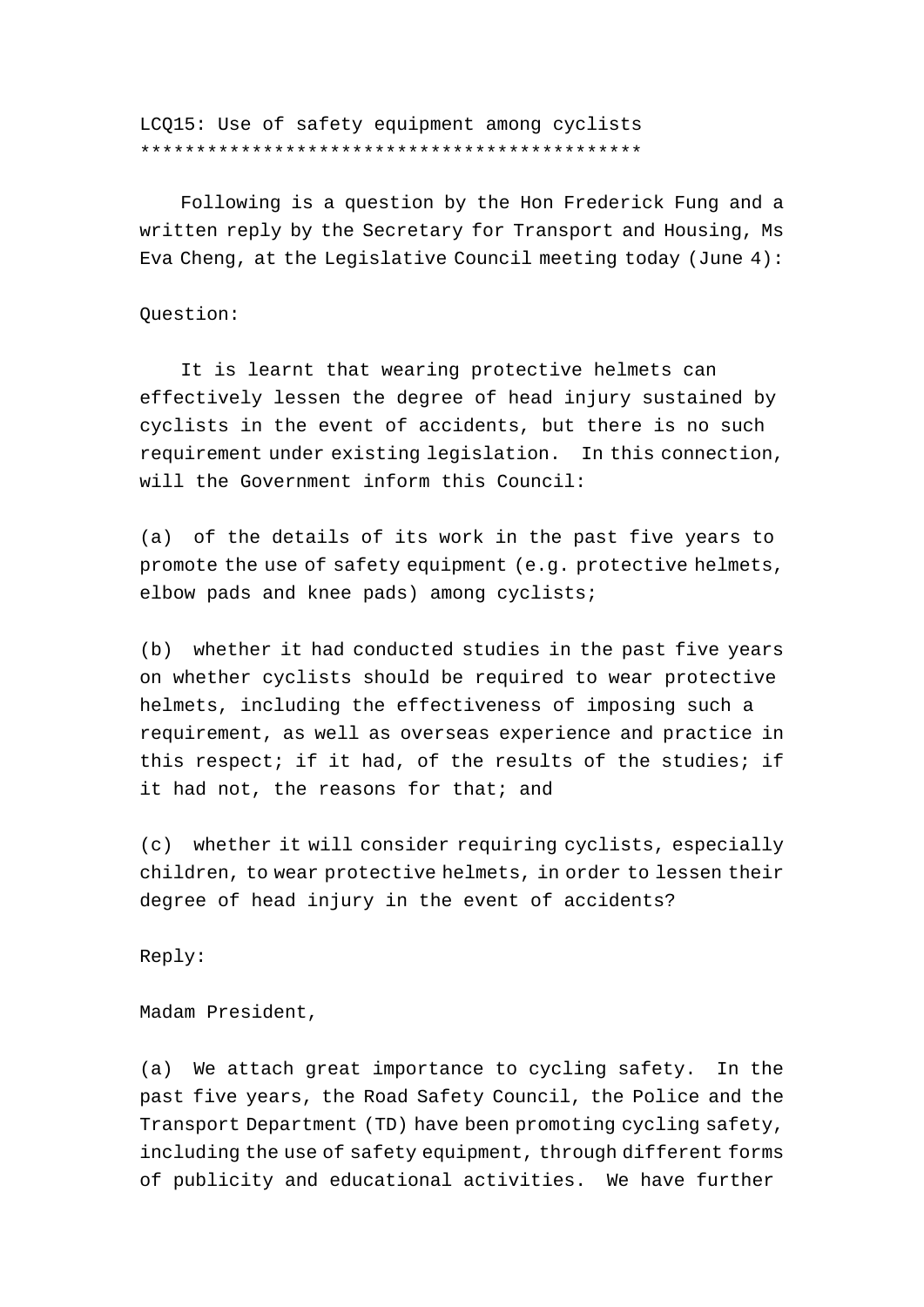strengthened our efforts in this area since the latter half of 2007. Details of the major work are as follows:

(i) publishing and distributing "Cycling Safety" pamphlets, leaflets on "Safety Tips for Cyclists"and "Smart Cycling" cards;

(ii) launching territory-wide "Safe Cycling Week" during summer holidays and some long school holidays; and holding safety roadshows at cycling hotspots and promoting the use of safety equipment (including protective helmets, elbow pads and knee pads) among cyclists, as well as handing out "Smart Cycling" cards;

(iii) delivering talks in schools and communities on a regular basis to promote the use of safety equipment;

(iv) arranging the Road Safety Bus to visit kindergartens and primary, secondary, and special schools to promote knowledge on safety equipment to students;

(v) giving talks on cycling safety to students and organisations visiting the four Road Safety Towns and providing practice sessions;

(vi) two large-scale publicity campaigns and the "Safe Cycling Week" were organised in Sha Tin and Tai Po respectively in July 2007. A professional cyclist was invited as guest speaker to introduce and promote the use of safety equipment to participating teenagers;

(vii) the legislative requirements and safety advice on cycling safety were published in the 17th issue of the Road Safety Bulletin issued in July 2007. The public was encouraged to use appropriate safety equipment for cycling;

(viii) a special programme under the theme of "Cycling Safety Gear" was produced in December 2007 and was broadcast on the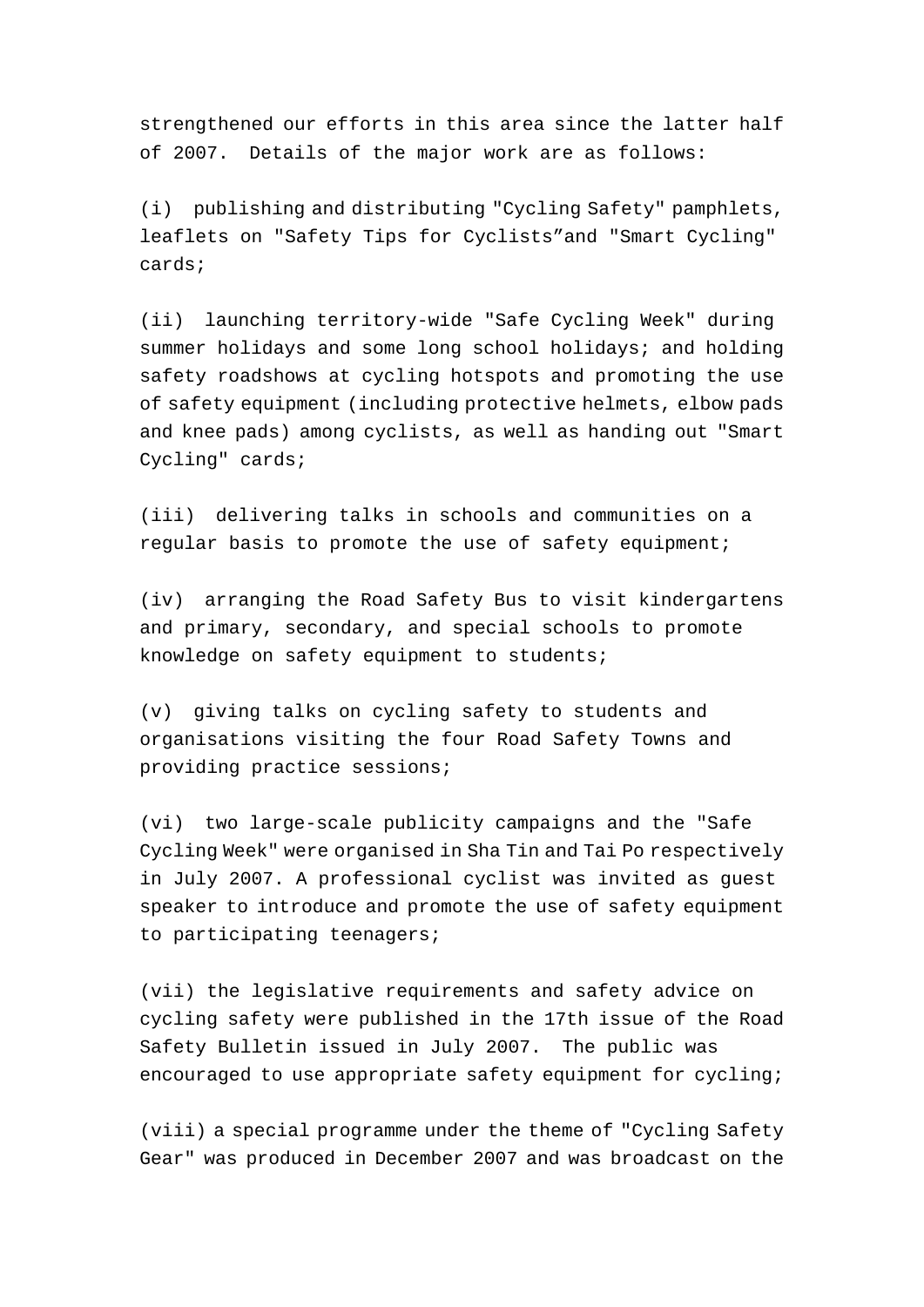television programme "Police Report". In the television programme, a professional cyclist was invited to introduce the proper use of safety equipment, and a doctor from the Hospital Authority to explain the protection provided by protective helmets; and

(ix) producing television and radio Announcements for the Public Interest (APIs) under the theme of "Cycling Safety Gear". The latest APIs are expected to be broadcast on television and radio in June 2008.

(b) TD has made reference to overseas experiences and practices in examining the proposal to make it a mandatory requirement for cyclists to wear protective helmets. The research reveals that such a measure is not commonly adopted internationally. Practices and considerations vary among different countries.

 France, Switzerland, Germany, the United Kingdom and Singapore do not impose any legislative requirements to mandate cyclists to wear protective helmets. Authorities in these countries generally consider that enhancing education and publicity to encourage voluntary wearing of protective helmets by cyclists is a more appropriate approach. In the United Kingdom, there are views that a mandatory requirement may lead to a reduction in cycling activities. Such a measure may also not be generally accepted by the public, and there are practical difficulties in enforcement.

 In Australia, New Zealand and some provinces in Canada, there are legislative requirements to mandate cyclists to wear protective helmets. Experiences in New Zealand and Canada also indicated that there was reduction in the number of cases of head injuries sustained by cyclists in accidents. However, some of these countries have also seen a reduction in cycling activities.

(c) On whether to make it a mandatory requirement for cyclists